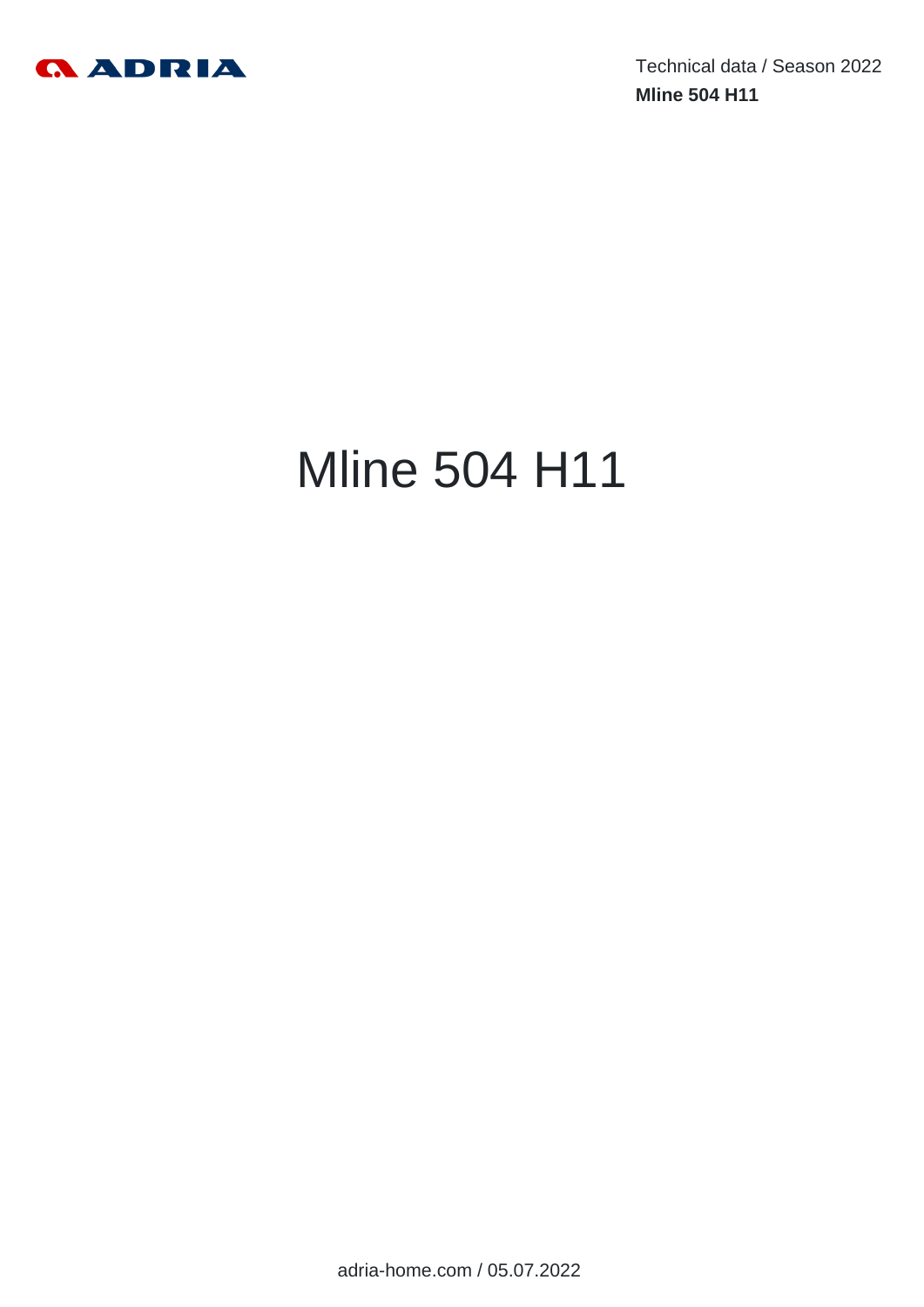

**Facade: Facade 2:**



**Layout:**



**MLine 504 H11**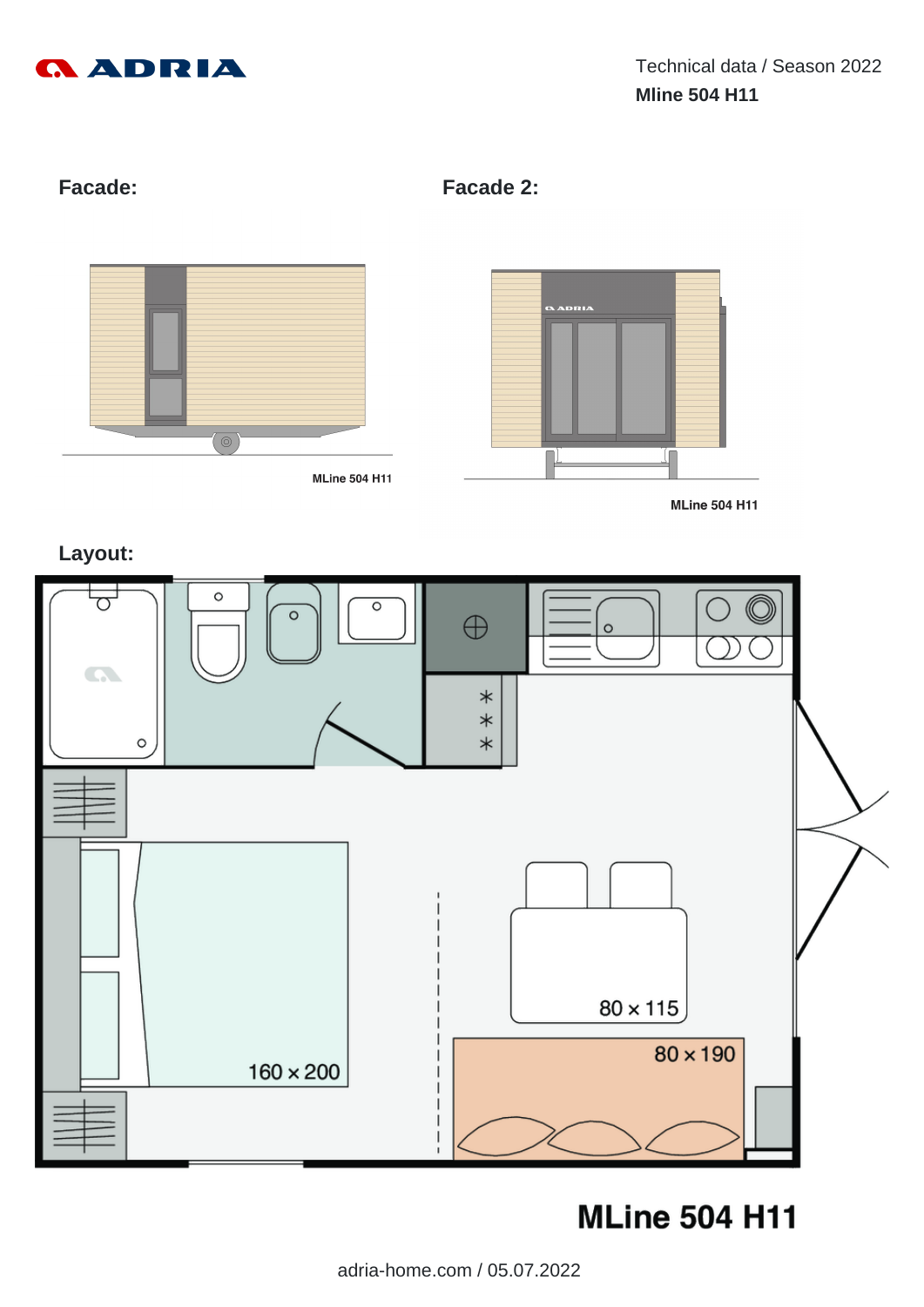

Technical data / Season 2022 **Mline 504 H11**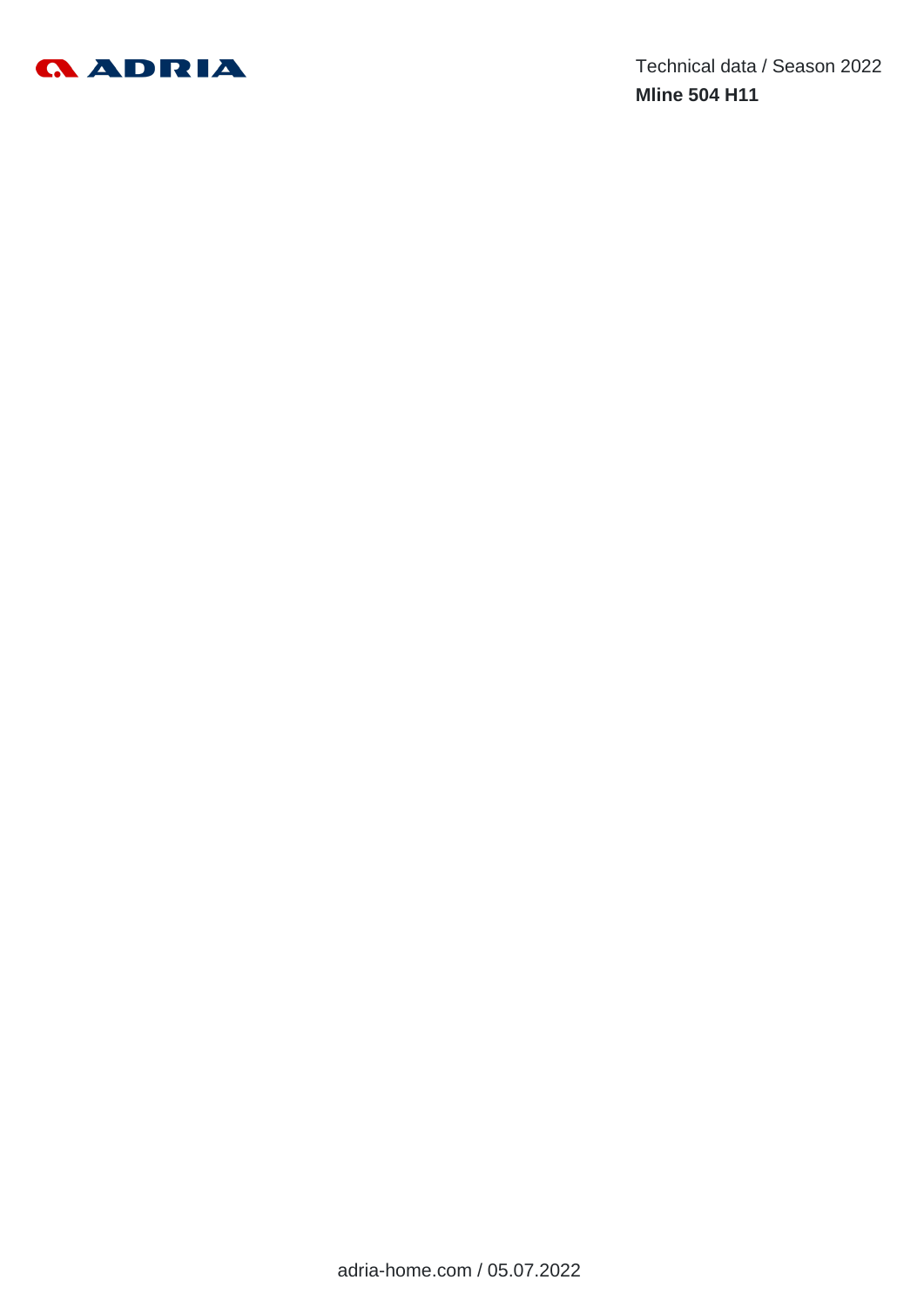## **A ADRIA**

#### **C2 KITCHEN**

| Electrical sockets over the kitchen counter (2x) | X              |
|--------------------------------------------------|----------------|
| Built-in ceiling spot LED lights in kitchen      | X              |
| Glass ceramic hob with 4 burners                 | $\overline{O}$ |
| Gas hob on glass ceramic platform 4 burners      | X              |
| Induction hob with 4 burners                     | $\overline{O}$ |
| Shelving in kitchen                              | O              |
| Built-in extrator hood                           | X              |
| Stainless steel sink without drainer             | X              |
| Built-in bin separator 16L                       | $\overline{O}$ |
| Selfstanding fridge with freezer 2171            | X              |
| Built-in frdige with freezer 270 I               | $\overline{O}$ |
| Built-in dishwasher 450 mm                       | $\overline{O}$ |
| Microwave oven                                   | $\overline{O}$ |
| Built-in microwave oven                          | $\overline{O}$ |
| Built-in drainer (scolapiatti)                   | O              |
| Kitchen backsplash: Glass white wall panel       | X              |
| Kitchen backsplash: White wall panel             | $\overline{O}$ |
| Kitchen backsplash: Decorative laminate          | X              |
| Wooden wall panel with shelve over fridge        | X              |
| LED lightning above kitchen counter              | $\Omega$       |
| Granite sink without drainer                     | $\circ$        |
|                                                  |                |

#### **C6 BATHROOM**

| Electrical socket in bathroom                                             | X        |
|---------------------------------------------------------------------------|----------|
| Mirror with wooden shelf in bathroom                                      | $\Omega$ |
| Shower cabin                                                              | 80 x 120 |
| Shower sliding doors with security glass                                  | X        |
| Shower PVC wall                                                           | X        |
| Shower rail with sliding shower holder                                    | X        |
| Shower rail with adjustable sliding shower holder and rain shower<br>head | $\Omega$ |
| Wash-stand with mixer tap                                                 | X        |
| Mirror with shelf in bathroom                                             | X        |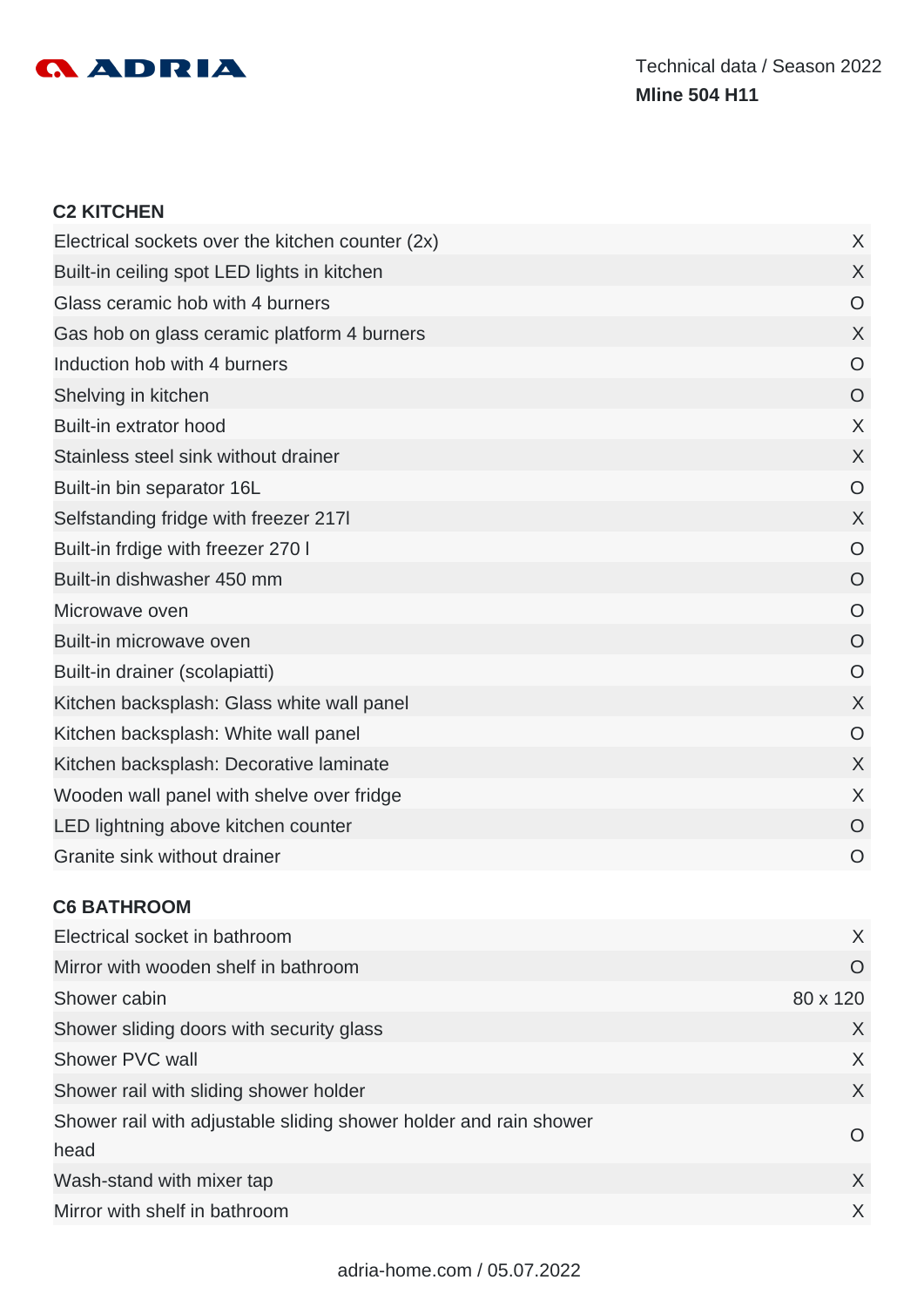

| Ceramic toilet with toilet seat                                   | $\chi$  |
|-------------------------------------------------------------------|---------|
| PVC toilet tank with saving function                              | X       |
| Built-in toilet tank with saving function                         | O       |
| Built-in toilet tank with saving function connected to wash-stand | O       |
| Bidet with mixer tap in bathroom                                  | $\circ$ |
| <b>Towel holder</b>                                               | X       |
| Toilet roll holder                                                | X       |
| Hangers in bathroom (2 pcs)                                       | X       |
| Hairdryer in bathroom                                             | O       |
| Bathroom fan in bathroom                                          | O       |
| Built-in ceiling spot LED lights in bathroom                      | X       |

### **D4 HEATING AND COOLING**

| Electrical heater in children's room<br>O<br>Electrical heater in children's room 2<br>$\Omega$<br>X<br><b>Preinstallation for Airconditioning</b><br>Airco Card<br>$\Omega$<br>Airco sensors for entrance door<br>O<br>Airco sensors for all windows except bathrom<br>$\Omega$<br>Air-conditioning white - mono split<br>$\Omega$<br>Electrical heater in living room<br>O<br>Electrical heater in master bedroom<br>$\Omega$<br>Electrical towel heater in bathroom<br>O | Additional control of underfloor heating in the bathroom | O |
|-----------------------------------------------------------------------------------------------------------------------------------------------------------------------------------------------------------------------------------------------------------------------------------------------------------------------------------------------------------------------------------------------------------------------------------------------------------------------------|----------------------------------------------------------|---|
|                                                                                                                                                                                                                                                                                                                                                                                                                                                                             |                                                          |   |
|                                                                                                                                                                                                                                                                                                                                                                                                                                                                             |                                                          |   |
|                                                                                                                                                                                                                                                                                                                                                                                                                                                                             |                                                          |   |
|                                                                                                                                                                                                                                                                                                                                                                                                                                                                             |                                                          |   |
|                                                                                                                                                                                                                                                                                                                                                                                                                                                                             |                                                          |   |
|                                                                                                                                                                                                                                                                                                                                                                                                                                                                             |                                                          |   |
|                                                                                                                                                                                                                                                                                                                                                                                                                                                                             |                                                          |   |
|                                                                                                                                                                                                                                                                                                                                                                                                                                                                             |                                                          |   |
|                                                                                                                                                                                                                                                                                                                                                                                                                                                                             |                                                          |   |
|                                                                                                                                                                                                                                                                                                                                                                                                                                                                             |                                                          |   |

#### **A1 GENERAL**

| Area                | 20,00   |
|---------------------|---------|
| Number of beds      | $2 + 1$ |
| Number of bedrooms  | 1       |
| Number of bathrooms | 1       |
| Length              | 5,00    |
| Width               | 4,00    |
| Height              | 3,45    |

#### **B1 CHASSIS**

100% Galvanized Steel Chassis X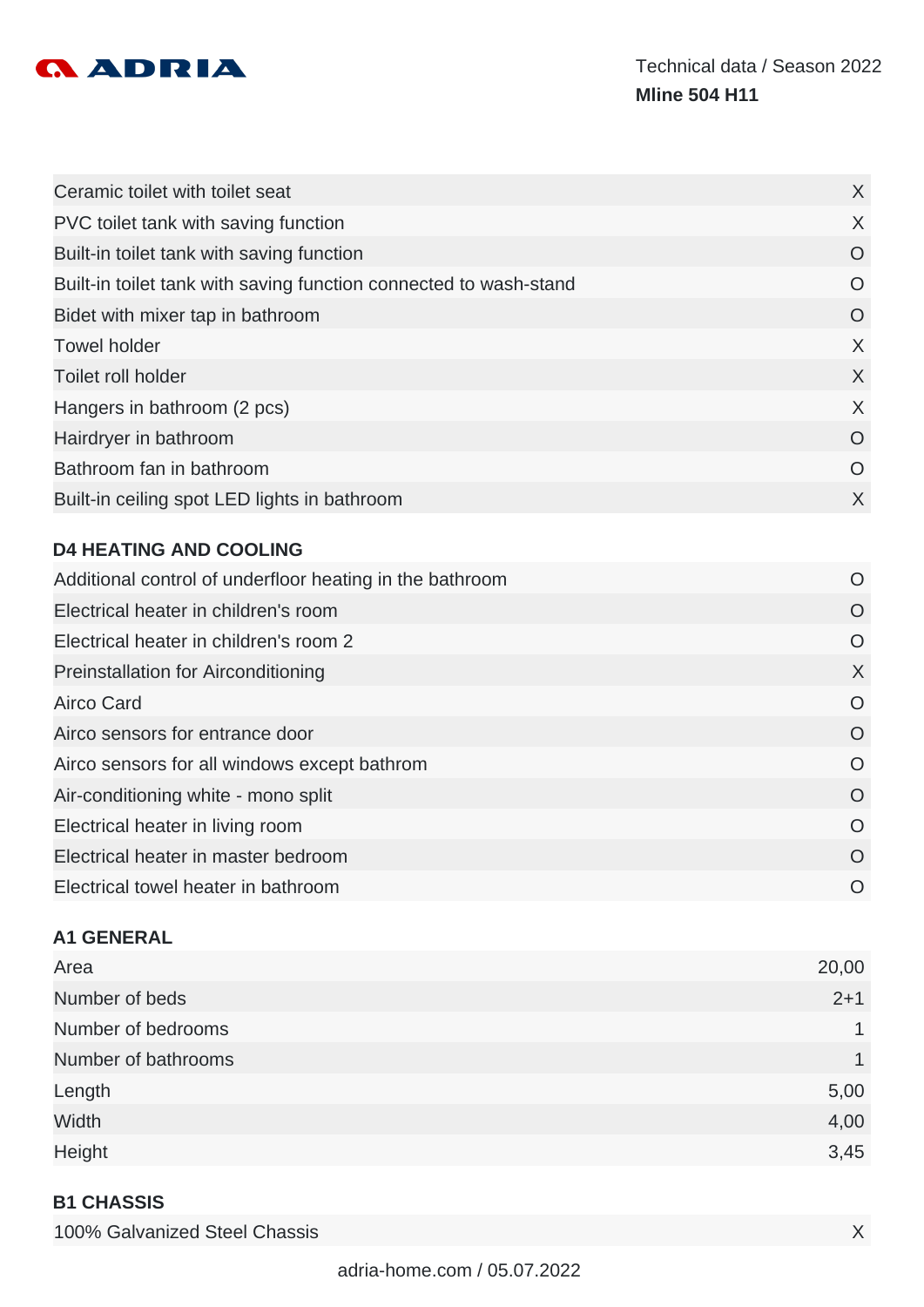

| Inflatable wheels                                                       | X              |
|-------------------------------------------------------------------------|----------------|
| Detachble hook                                                          | X              |
| <b>Leveling Feet</b>                                                    | X              |
| <b>B2 FLOOR</b>                                                         |                |
| Vynil flooring                                                          | X              |
| Moisture resistant CTB-H floor 19 mm with ALU isolation floor foil      | X              |
| <b>B3 EXTERIOR WALLS</b>                                                |                |
| Adria Sanwdich Technology ®AST external walls 45 mm (R=1,35<br>m2K/W    | $\chi$         |
| Decorative attic: Metal sheet - matching colour of windows and<br>doors | X              |
| Cladding L/R: Facade without final layer                                | X              |
| Cladding L/R: Facade VANILLA Jub Family 325                             | $\overline{O}$ |
| Cladding L/R: Facade GREEN Jub Vitality 115                             | $\circ$        |
| Cladding L/R: Facade BLUE Jub Vitality 20                               | $\circ$        |
| Cladding L/R: Facade BROWN GREY Jub Family 15                           | $\circ$        |
| Cladding L/R: White Metal Panel                                         | $\overline{O}$ |
| Cladding L/R: Anthracite Metal Panel                                    | $\circ$        |
| Cladding L/R: Adria PVC Whiteline horizontal                            | O              |
| Cladding L/R: Adria PVC Blackline horizontal                            | $\circ$        |
| Cladding L/R: Larchwood horizontal                                      | O              |
| Cladding L/R: Larchwood vertical                                        | O              |
| Cladding L/R: Larchwood Blackline horizontal                            | $\circ$        |
| Cladding L/R: Trend PVC Ivory SOFT FS-301 vertical                      | $\circ$        |
| Cladding L/R: Trend PVC Mastic SOFT FS-301 vertical                     | $\overline{O}$ |
| Cladding L/R: Trend PVC Anthracite SOFT FS-301 vertical                 | O              |
| Cladding L/R: Trend PVC Pearl Grey STONE FS-301 vertical                | $\overline{O}$ |
| Decorative Cladding: Facade without final layer                         | X              |
| Decorative Cladding: Facade VANILLA Jub Family 325                      | O              |
| Decorative Cladding: Facade GREEN Jub Vitality 115                      | $\circ$        |
| Decorative Cladding: Facade BLUE Jub Vitality 20                        | O              |
| Decorative Cladding: Facade BROWN GREY Jub Family 15                    | O              |
| Decorative Cladding: White Panel                                        | O              |
| Decorative Cladding: Anthracite panel                                   | $\circ$        |
|                                                                         |                |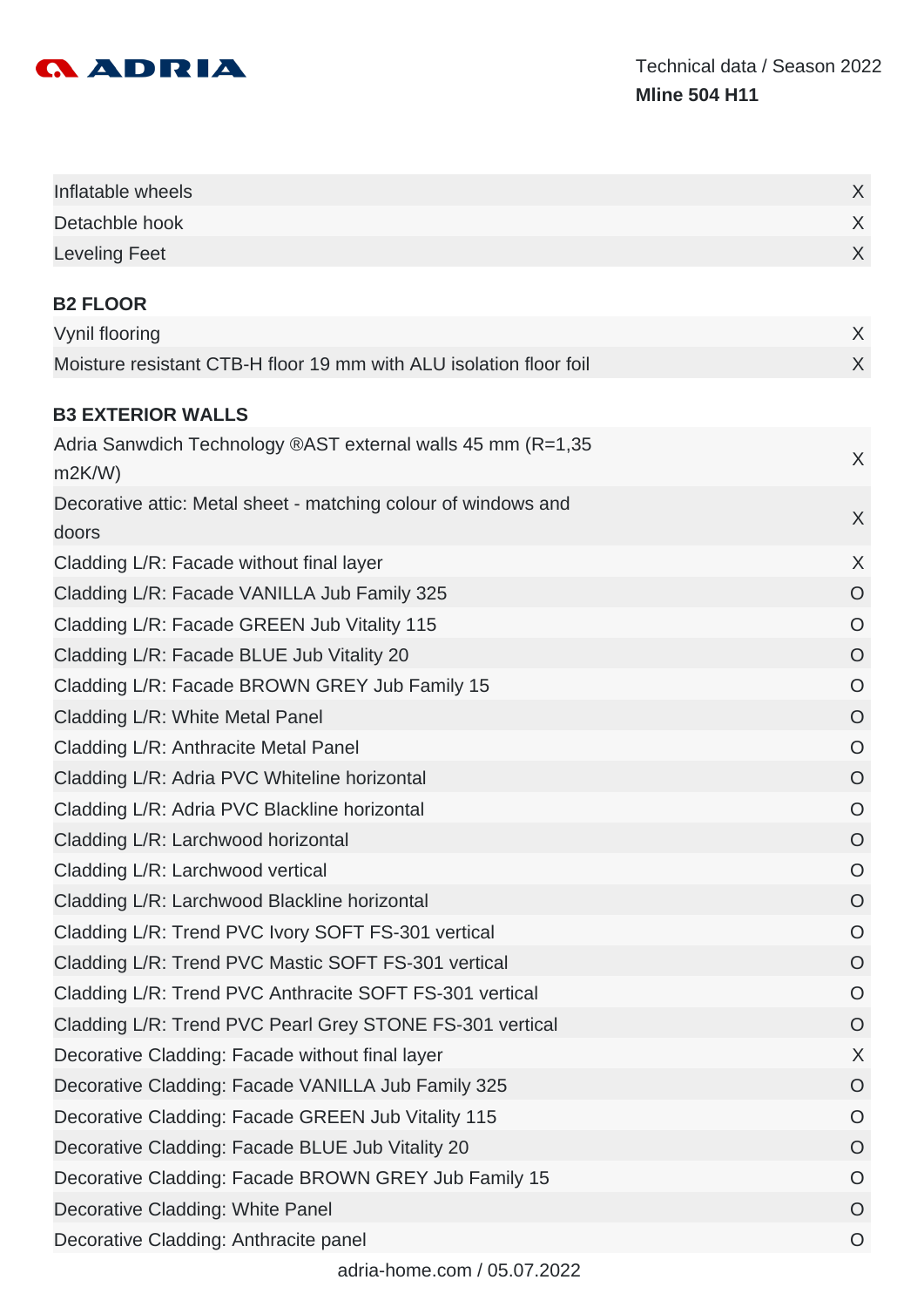

| Decorative Cladding: Larchwood vertical                         | $\circ$        |
|-----------------------------------------------------------------|----------------|
| Decorative Cladding: Larchwood Blackline horizontal             | $\overline{O}$ |
| Decorative Cladding: Adria PVC Whiteline horizontal             | $\overline{O}$ |
| Decorative Cladding: Trend PVC Ivory SOFT FS-301 vertical       | $\overline{O}$ |
| Decorative Cladding: Trend PVC Mastic SOFT FS-301 vertical      | $\overline{O}$ |
| Decorative Cladding: Trend PVC Anthracite SOFT FS-301 vertical  | $\overline{O}$ |
| Decorative Cladding: Trend PVC Pearl Grey STONE FS-301 vertical | $\overline{O}$ |
| Other Three Sides: Soft PVC Vnyl Silver Cedar vertical          | $\times$       |
| Other Three Sides: Trend PVC Ivory SOFT FS-301 vertical         | $\overline{O}$ |
| Other Three Sides: Trend PVC Mastic SOFT FS-301 vertical        | $\overline{O}$ |
| Other Three Sides: Trend PVC Anthracite SOFT FS-301 vertical    | $\overline{O}$ |
| Other Three Sides: Trend PVC Pearl Grey STONE FS-301 vertical   | $\overline{O}$ |
| Other Three Sides: Facade VANILLA Jub Family 325                | $\overline{O}$ |
| Other Three Sides: Facade GREEN Jub Vitality 115                | $\overline{O}$ |
| Other Three Sides: Facade BLUE Jub Vitality 20                  | $\overline{O}$ |
| Other Three Sides: Facade BROWN GREY Jub Family 15              | $\overline{O}$ |
| <b>Other Three Sides: Larchwood Vertical</b>                    | $\overline{O}$ |
| <b>Other Three Sides: Larchwood Horizontal</b>                  | $\overline{O}$ |
| Other Three Sides: Larchwood Blackline horizontal               | $\overline{O}$ |
| Corners: Color of cladding                                      | X              |
| Decorative Cladding: Larchwood horizontal                       | $\overline{O}$ |
| Other Three Sides: Adria PVC Whiteline horizontal               | $\overline{O}$ |
| Other Three Sides: Adria PVC blackline horizontal               | $\overline{O}$ |
| Decorative Cladding: Adria PVC Blackline horizontal             | $\overline{O}$ |
| <b>B4 WINDOWS AND DOORS</b>                                     |                |
|                                                                 |                |

| PVC white windows and doors with termopan glass                          | X.        |
|--------------------------------------------------------------------------|-----------|
| Tinted windows in bathrooms                                              | X         |
| Swing entrance door with security glass and door holder                  | X         |
| Panoramic sliding entrance door with security glass and door holder      | $\Omega$  |
| Built-in blinds on all windows - matching colour of windows and<br>doors | $\Omega$  |
| Rolo shutters on bathroom windows                                        | $\bigcap$ |
| Master cylinder                                                          | $\Omega$  |
| ALU door of external box - matching colour of windows and doors          | X         |
|                                                                          |           |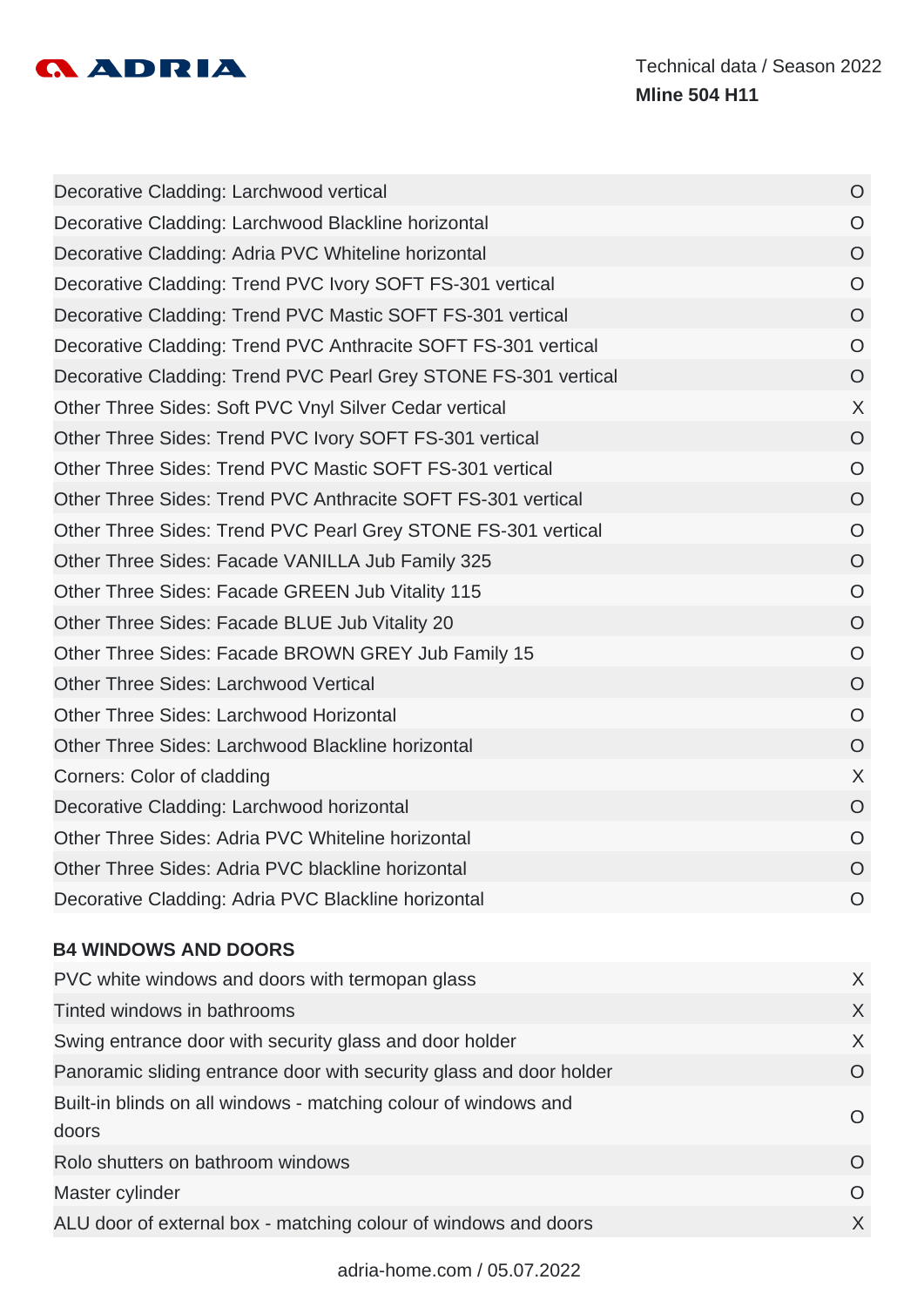

| Master key (3 pieces)                                          | O        |
|----------------------------------------------------------------|----------|
| Mosquito nets on all windows - matching colour of windows      | O        |
|                                                                |          |
| <b>B5 ROOF AND CEILLING</b>                                    |          |
| Single-pitched Roof                                            | $\sf X$  |
| Roof construction class A (150 kg/m2)                          | X        |
| Roof type: Galvanized steel roof                               | X        |
| Roof colour: White                                             | X        |
| Roof type: PVC roof                                            | $\circ$  |
| Secondary roof type: PVC foil                                  | X        |
| Roof insulation glass wool 50 mm (R=1,25 m2K/W)                | X        |
| Flat heigher ceiling in all rooms 225 cm                       | X        |
| <b>Gutters</b>                                                 | X        |
| Vertical draining pipes - matching colour of windows and doors | $\Omega$ |
| Gutter guard for leaves                                        | O        |
| Roof construction class B (250 kg/m2)                          | O        |
| Roof Colour: Anthracite                                        | O        |

#### **C0 INTERIOR**

| <b>Textile Combination - STANDARD</b>                   | <b>PARIS 2022</b>           |
|---------------------------------------------------------|-----------------------------|
| <b>Textile Combination - OPTION 1</b>                   | <b>MARESEILLES 2022</b>     |
| <b>Textile Combination - OPTION 2</b>                   | <b>MILANO 2022</b>          |
| <b>Textile Combination - OPTION 3</b>                   | <b>RIMINI 2022</b>          |
| <b>Furnishing Decor - STANDARD</b>                      | NATURAL 2022                |
| Dimout curtains in all rooms except bathroom and toilet | X                           |
| Daily curtains in all rooms except bathroom and toilet  | $\circ$                     |
| <b>Sofa Cushions - STANDARD</b>                         | <b>SILVER MAGIC 2022</b>    |
| Sofa Cushions - OPTION 1                                | FRESH WIND 2022             |
| Sofa Cushions - OPTION 2                                | <b>DIAMOND SPARKLE 2022</b> |
| Sofa Cushions - OPTION 3                                | <b>GOLDEN STAR 2022</b>     |
| Interior separation walls 16 mm                         | X                           |
| Interior doors 25 mm with PVC doorframes                | X                           |
| Door stopper                                            | X                           |
| Metal doorhooks                                         | X                           |
| Soft close for furniture                                | X                           |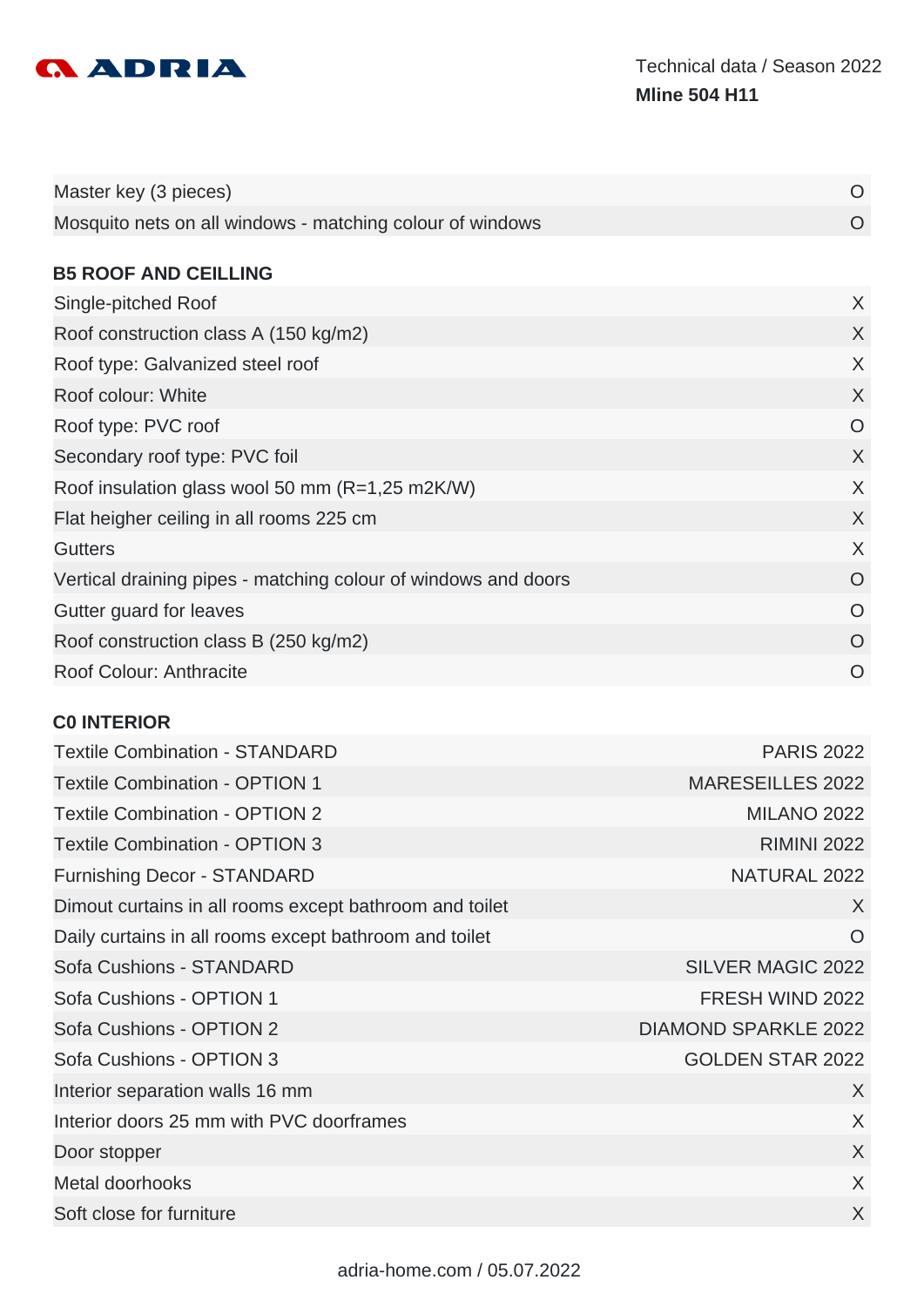

| Bathroom and toilet door with lock                                | $\sf X$        |
|-------------------------------------------------------------------|----------------|
| <b>C1 LIVING ROOM</b>                                             |                |
| Sofa                                                              | X              |
| Sofa extendable                                                   | $\overline{O}$ |
| Sofa with decorative seams                                        | $\overline{O}$ |
| Sofa with decorative seams extendable                             | $\overline{O}$ |
| Dinning table                                                     | X              |
| <b>Chairs</b>                                                     | X              |
| Wall shelf over the sofa in living room                           | X              |
| Mini side table in living room                                    | X              |
| Fire extinguisher (1kg) in living room                            | $\overline{O}$ |
| Fire blanket in living room                                       | $\overline{O}$ |
| Smoke detector in living room                                     | O              |
| Adria Bluetooth sound system                                      | O              |
| Decorative wall in living room                                    | X              |
| Ambiental LED lightning in living room                            | O              |
| Electrical sockets in living room (2x)                            | X              |
| TV module in living room (1x TV socket, 2x el. socket)            | $\sf X$        |
| Built-in ceiling spot LED lights in living room with 2-way switch | X              |
| UTP socket in living room                                         | $\overline{O}$ |

## **C3 MASTER BEDROOM**

| Double bed with slatted bed base                     | 160 x 200 |
|------------------------------------------------------|-----------|
| Foam mattresses (25 kg/m2) in master bedroom         | X         |
| Foam mattresses (35 kg/m2) in master bedroom         | O         |
| Wooden bed upholstery in master bedroom              | $\circ$   |
| Upholstered bed in master bedroom                    | $\circ$   |
| Ottoman upholstered bed in master bedroom            | $\circ$   |
| Ottoman bed with wooden upholstery in master bedroom | O         |
| Wooden headboard in master bedroom                   | X         |
| Upholstered headboard in master bedroom              | O         |
| Bedside tables in master bedroom                     | X         |
| Wall shelf over the bed in master bedroom            | X         |
| Decorative wall panel above shelve in master bedroom | $\Omega$  |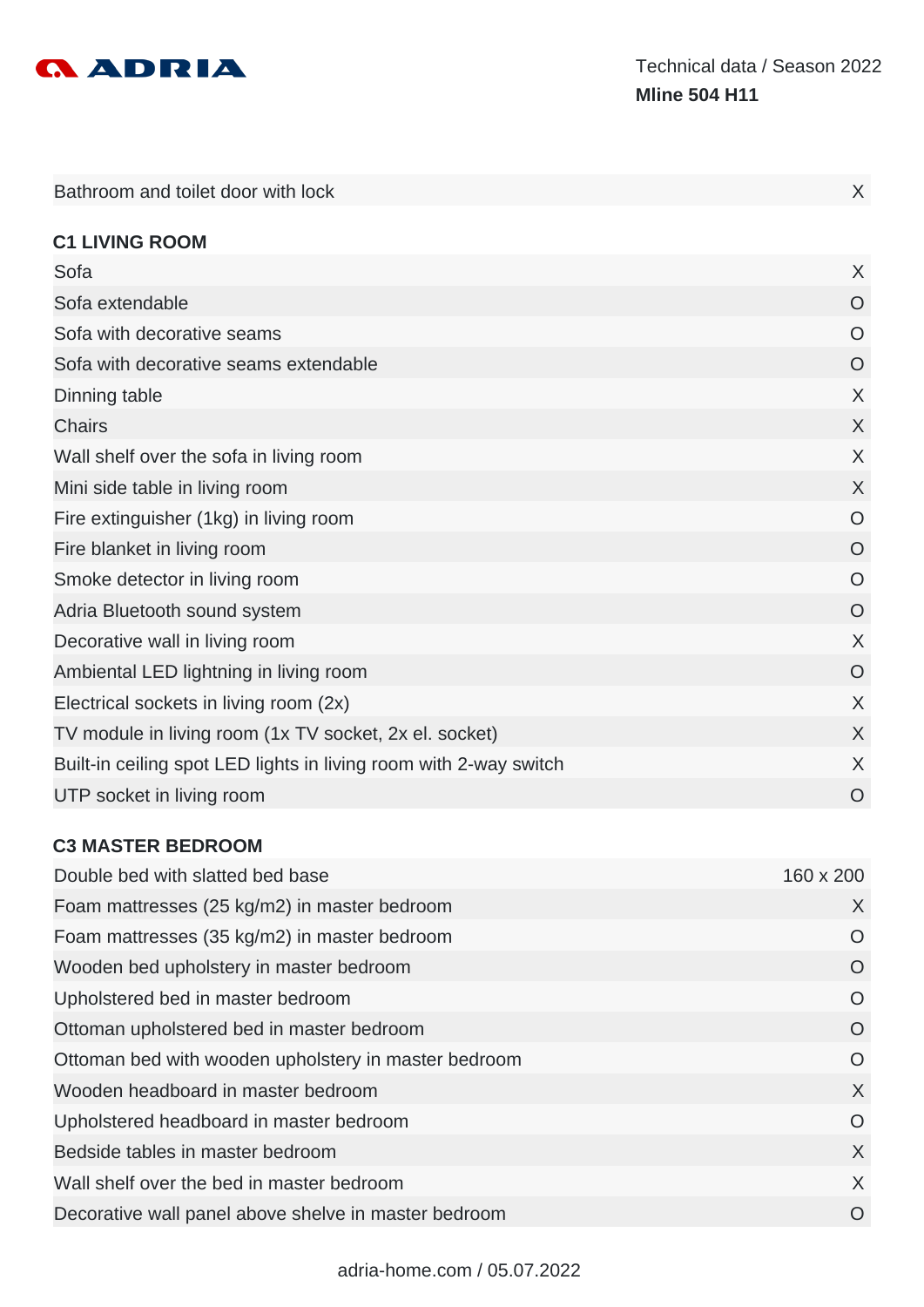

| Cupboards over the bed in master bedroom                             | O        |
|----------------------------------------------------------------------|----------|
| Wardrobe in master bedroom                                           | X        |
| Hangers in master bedroom (2 pcs)                                    | X        |
| Mirror in master bedroom                                             | X        |
| Safe in master bedroom                                               | O        |
| Built-in ceiling spot LED lights in master bedroom with 2-way switch | X        |
| Electrical sockets in master bedroom (2x)                            | X        |
| Reading LED lights in master bedroom                                 | X        |
| TV module in master bedroom (1x TV socket, 2x socket)                | $\Omega$ |
| USB charging modules in master bedroom $(2 \times C, 2 \times B)$    | $\Omega$ |
| UTP socket in master bedroom                                         | $\Omega$ |
| Ambiental LED lightning under the shelf in master bedroom            | O        |
|                                                                      |          |

#### **D1 WATER AND GAS**

| External connector to water facilities with pressure regulator     | X        |
|--------------------------------------------------------------------|----------|
| Additional connection to central wastewater system for toilet tank | O        |
| PVC water pipes Speedfit®                                          | X        |
| Central waste water outlet                                         | O        |
| Water filter in technical box                                      | O        |
| External access to water heater                                    | X        |
| Gas water heater Vaillant 11I natural push                         | X        |
| Gas connectionin in box: Propan/Butan 30 mBar                      | X        |
| External gas connection: Methan                                    | O        |
| Electrical water heater 80I                                        | O        |
| Electrical water heater 1001                                       | $\Omega$ |
| Electrical water heater 50                                         | O        |
| External gas connection: Propan/Butan 30 mbar                      | O        |
| External gas connection: Propan/Butan 50 mbar                      | O        |
|                                                                    |          |

#### **D2 ELECTRICITY**

| White flush mounted installations, sockets and switches |  |
|---------------------------------------------------------|--|
| External connection 32A, 250V, 2P+E                     |  |
| External connection 32A, 400V, 3P+N+E                   |  |
| Key lock                                                |  |

#### **E1 EXTERIOR EQUIPMENT**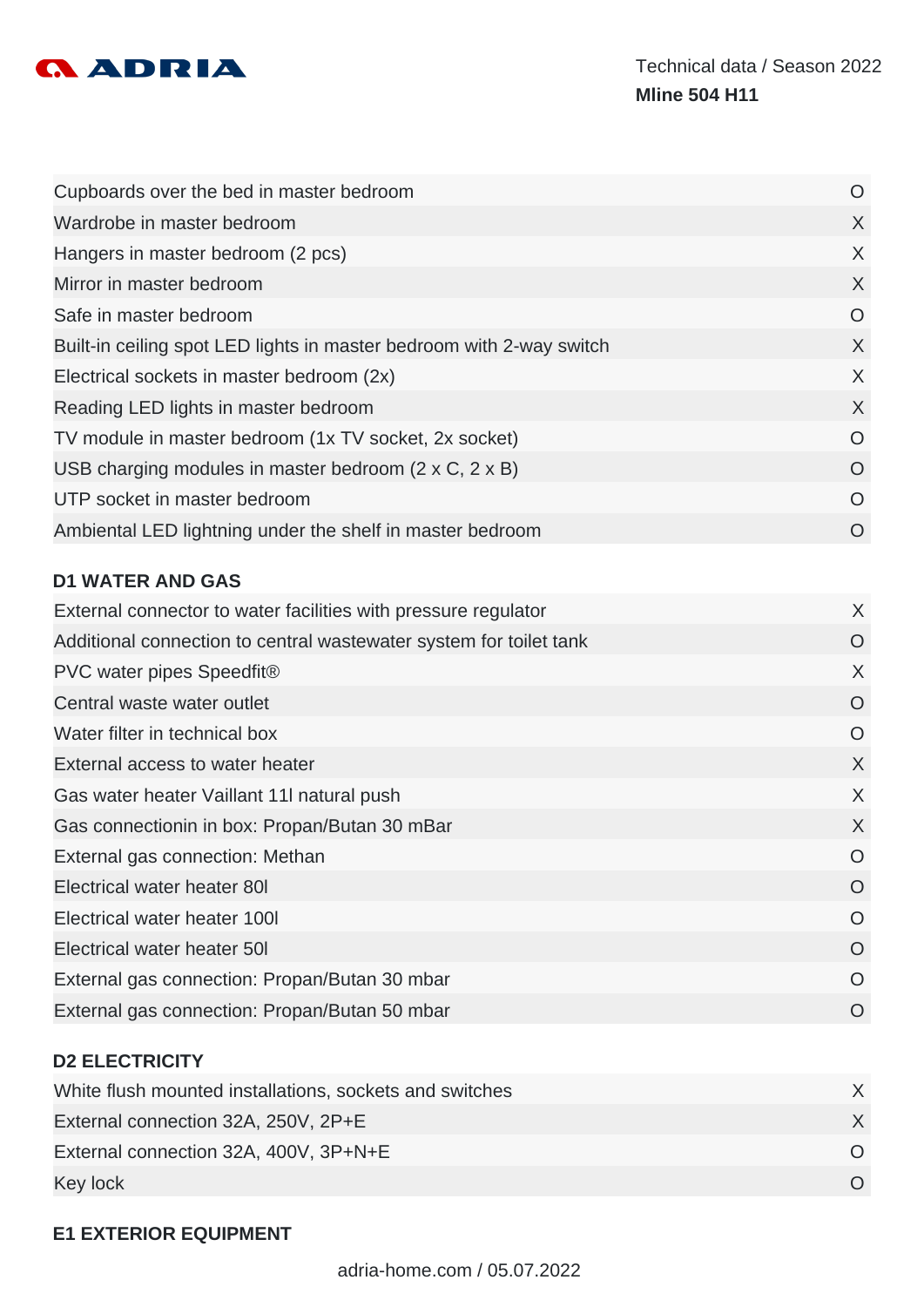

| Awning LED light                                       | X         |
|--------------------------------------------------------|-----------|
| External socket - matching colour of windows and doors | X         |
| External socket under chassis                          | $\bigcap$ |
| <b>Terrace</b>                                         | $\Omega$  |
|                                                        |           |
| <b>D3 MULTIMEDIA</b>                                   |           |
| <b>TV</b> holder                                       | $\Omega$  |
| TV holder with double fold function                    | $\Omega$  |
| LED TV 32 inch                                         | $\cap$    |
|                                                        |           |
| <b>E1 OPTION PACKAGES</b>                              |           |
| Premium package Mline                                  |           |